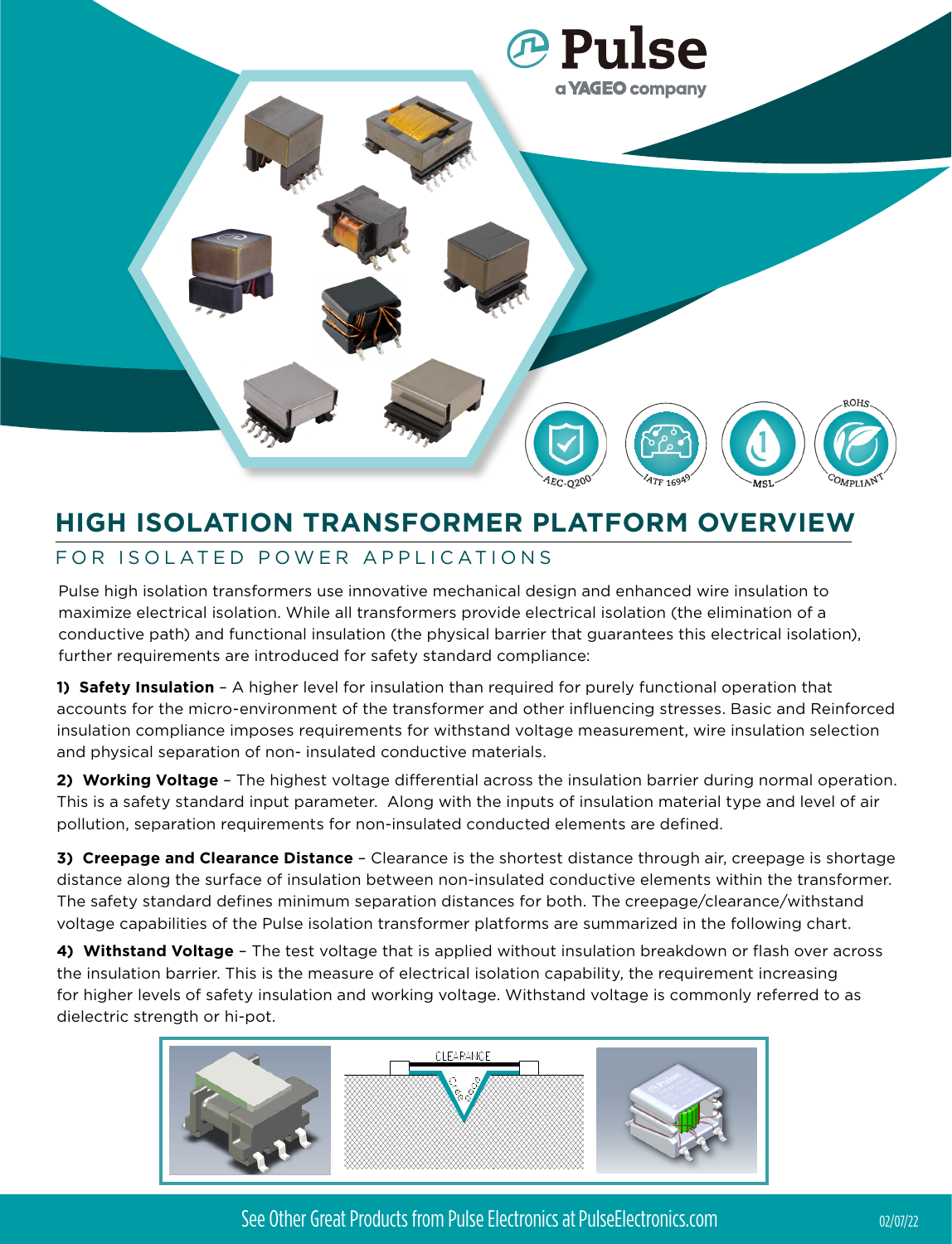# **HIGH ISOLATION TRANSFORMER PLATFORM OVERVIEW**

#### FOR ISOLATED POWER APPLICATIONS

| <b>Isolation Transformer</b><br><b>Platform</b> |                 | <b>Dimensions</b><br>LxWxH | Creepage &<br>Clearance<br><b>Distance</b> | Safety<br>Insulation | Isolation<br>Voltage | <b>Working</b><br>Voltage |    | <b>Power Level</b> |      |
|-------------------------------------------------|-----------------|----------------------------|--------------------------------------------|----------------------|----------------------|---------------------------|----|--------------------|------|
|                                                 |                 | (mm Max)                   | $(mm$ Min $)$                              |                      | (Vrms)               | (Vrms)                    | 1W | 10W                | 100W |
|                                                 | UI <sub>5</sub> | 11x8.5x6.6                 | 6.0<br>6.0                                 | <b>Basic</b>         | 3000                 | 600                       | Ħ  |                    |      |
|                                                 |                 |                            |                                            | Reinforced           | 3000                 | 300                       | H  |                    | 110  |
|                                                 | Sidecar         | 12.5x9.2x7.6               | 8.0<br>8.0                                 | <b>Basic</b>         | 4000                 | 1000                      | W  |                    |      |
|                                                 |                 |                            |                                            | Reinforced           | 4000                 | 390                       |    |                    |      |
|                                                 | EP7R            | 13x10x12.5                 | 8.3<br>8.3                                 | <b>Basic</b>         | 4000                 | 830                       |    |                    |      |
|                                                 |                 |                            |                                            | Reinforced           | 5000                 | 415                       |    |                    |      |
|                                                 |                 | EP13R 17.5x13.5x16.5       | 8.0<br>8.0                                 | <b>Basic</b>         | 4000                 | 800                       |    |                    |      |
|                                                 |                 |                            |                                            | Reinforced           | 5000                 | 400                       |    |                    |      |
|                                                 | EFD15R          | 21.9x16.5x11               | 9.6<br>4.8                                 | <b>Basic</b>         | 4000                 | 880                       |    |                    |      |
|                                                 |                 |                            |                                            | Reinforced           | 6000                 | 480                       |    |                    |      |
|                                                 | EP17R           | 24.6x19x18.5               | 18<br>9                                    | <b>Basic</b>         | 4000                 | 1000                      |    |                    |      |
|                                                 |                 |                            |                                            | Reinforced           | 6000                 | 900                       |    |                    | - 11 |
|                                                 | EFD20R          | 30.8x21.8x13.5             | 11<br>8                                    | <b>Basic</b>         | 4000                 | 1000                      |    |                    |      |
|                                                 |                 |                            |                                            | Reinforced           | 6000                 | 500                       |    | H                  | A.   |
|                                                 | EFD30R          | 40.6x31.8x16.2             | 16.6<br>6.1                                | <b>Basic</b>         | 4000                 | 952                       |    |                    | 18   |
|                                                 |                 |                            |                                            | Reinforced           | 6000                 | 800                       |    |                    | T    |

The IEC61558-1 safety standard is referenced for the corresponding working voltage for basic and reinformed insulation compliance, based on insulation material group III and pollution degree 2 and the selected wire insulation. Please contact Pulse Electronics for your next isolation transformer need for a safety compliant solution based on one of these platforms.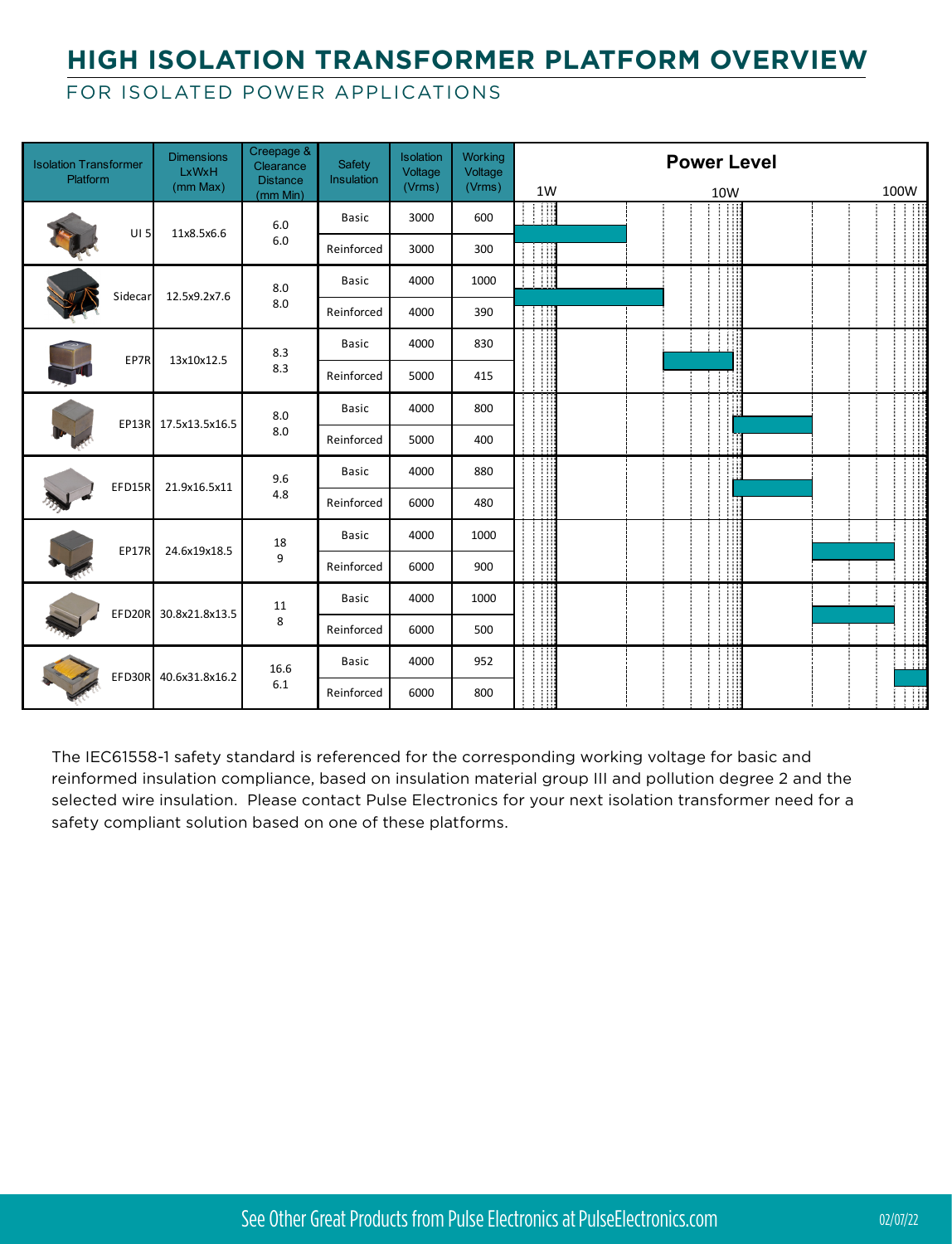## **HIGH ISOLATION TRANSFORMER PLATFORM OVERVIEW**

#### FOR ISOLATED POWER APPLICATIONS





 $\Box$ Ш  $\perp$ 

 $11$ 



1 3

5.08±.20

1.20



 $\Box$  $\Box$ 5X 1.20





See Other Great Products from Pulse Electronics at PulseElectronics.com 02/07/22